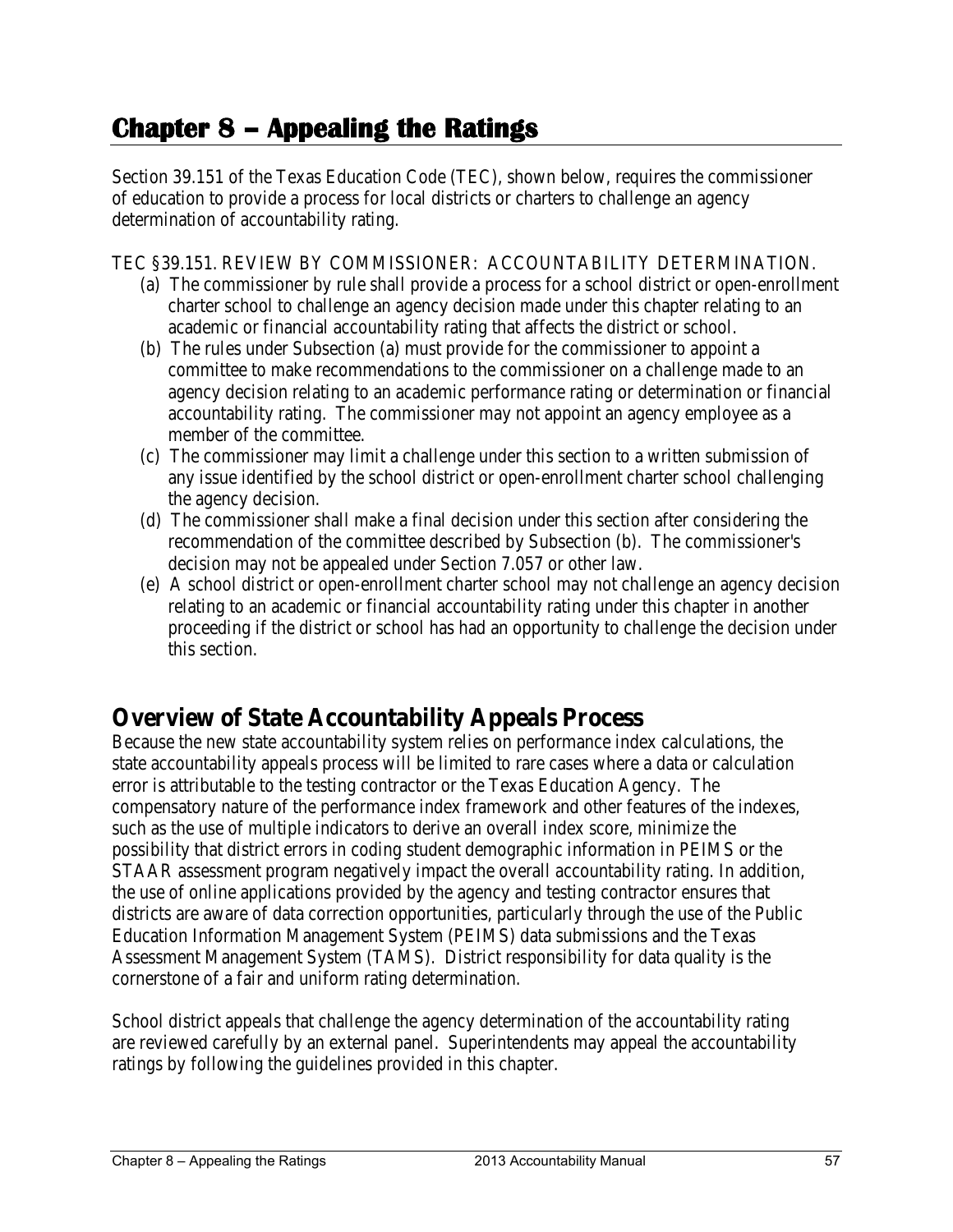## **General Considerations**

Appeals should be based upon a data or calculation error attributable to TEA, regional education service centers, or the test contractor for the student assessment program. The appeals process is not a permissible method to correct data that was reported inaccurately by the district. If the district has reported inaccurate data, it must follow the procedures and timelines for resubmitting the data, e.g., the PEIMS data standards. Poor data quality is not a valid reason to appeal. However, note that poor data quality can be a reason to lower a district's accreditation, per TEC  $§39.052(b)(2)(A)(i)$ . The numbers shown on the data tables and on other agency products or performance reports are final and cannot be changed even if an appeal is granted, unless it is an error by TEA and/or the test contractor.

Districts may appeal for any reason. However, the accountability system requires that the rules be applied uniformly to all campuses and districts. Therefore, a request to make exceptions for how the rules are applied to a single campus or district is viewed unfavorably, and will most likely be denied.

- Only appeals that would result in a changed rating will be considered. A campus or district must meet all other requirements for a higher rating in order for its appeal to be evaluated.
- Appeals are not considered for the Accountability System Safeguard measures that may result in campus or district interventions.
- Districts are responsible for providing accurate information to TEA, including information provided on student answer documents or submitted via online testing systems. School districts have multiple opportunities to confirm and correct data submitted for accountability purposes. Changes to test answer document fields submitted within the correction window will be included in the STAAR and TAKS data files used in determining the 2013 accountability ratings.
- The appeals process is not a permissible method to correct data that was reported inaccurately by the district. Appeals from districts that missed data resubmission window opportunities are denied. Appeal requests for data corrections for the following submissions are not considered.

#### *PEIMS Data Submissions for:*

- o *Student identification information or program participation,*
- o *Student race/ethnicity categories,*
- o *Student economic status,*
- o *Student attribution codes,*
- o *Student leaver data.*

#### *STAAR and/or TAKS test answer documents, specifically:*

- o *Student identification information, demographic or program participation,*
- o *Student race/ethnicity categories,*
- o *Student economic status,*
- o *Score code or test version codes.*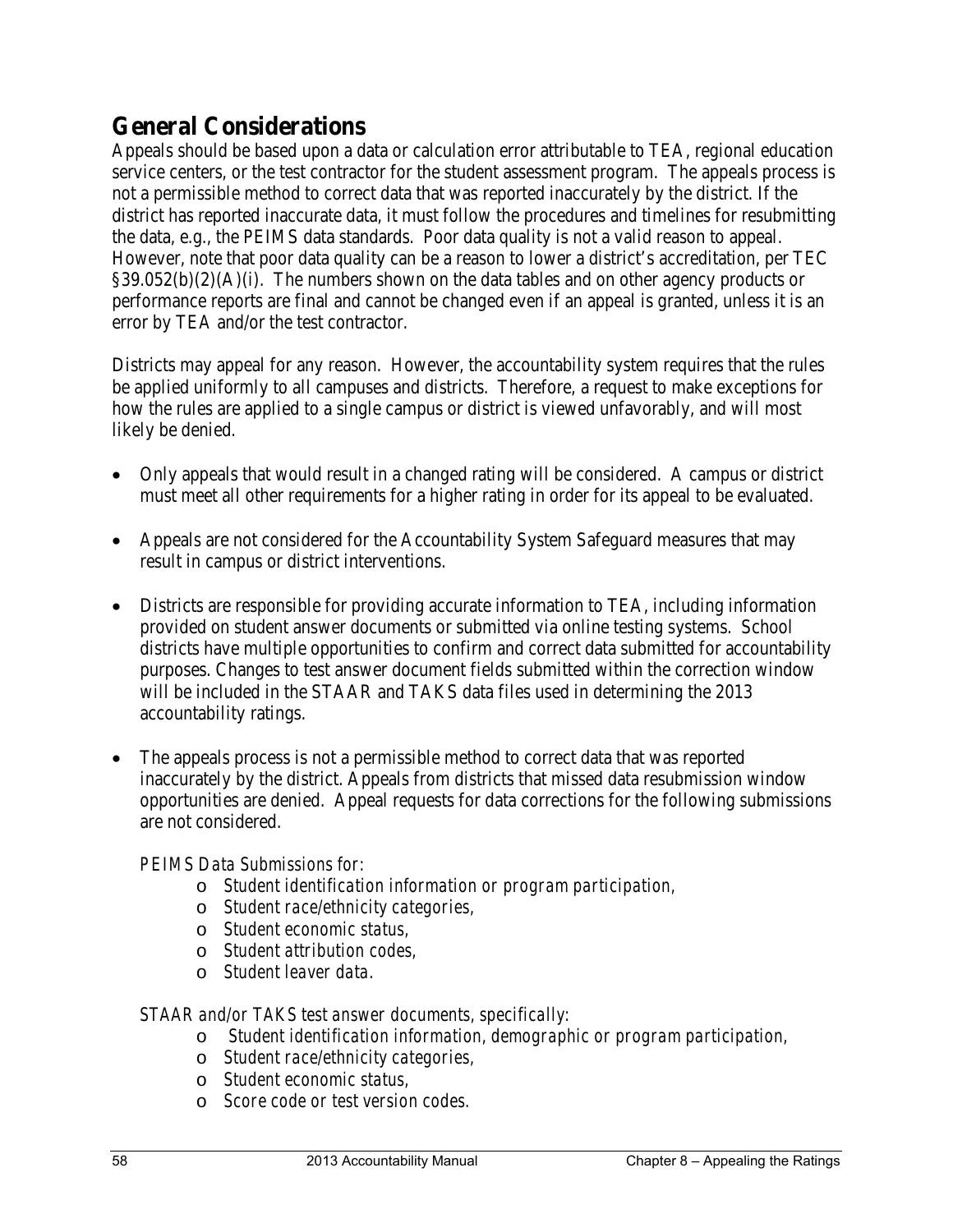- Requests to modify the 2013 state accountability calculations adopted by Commissioner Rule will not be considered. These rules were adopted pursuant to the Administrative Procedures Act (APA). Challenges to a Commissioner Rule should be brought pursuant to that statute. Recommendations for changes to state accountability rules submitted to the agency outside of the appeal process may be considered as advisory groups convene in late Fall 2013.
- Requests to modify statutorily required implementation rules defined by the Commissioner will not be considered. PEIMS requirements, campus identifications and statutorily required exclusions are based on data submitted by school districts. These data reporting requirements are reviewed by the appropriate advisory committee, such as the TEA Information Task Force (ITF) and Policy Committee on Public Education Information (PCPEI). Recommendations for changes to agency rules submitted outside of the appeal process may be considered as the appropriate advisory groups convene, specifically the accountability advisory groups in late Fall 2013.
- Examples of issues unfavorable for appeal include:
	- *Campus Configuration Changes*. School districts have the opportunity to determine changes in campus identification numbers and grade configurations. A request for consideration of state accountability rules based on changes in campus configurations will be denied.
	- *Late Online Application Requests.* A request to submit or provide information after the deadline of the online Pairing application (5:00 p.m. on May 15, 2013), or the alternative education campus (AEC) registration (12:00 p.m. on May 3, 2013) will be denied.
	- *Inclusion or exclusion of test results, such as STAAR Modified or STAAR Alternate*
	- *Inclusion or exclusion of students, such as ELLs or Asylee/Refugees*
	- *STAAR Growth Measure Calculations*
	- *District and Campus Mobility*
	- *Rounding*
	- *Minimum Size Criteria*
	- *Criterion related to AEA campus registration such as percent at-risk, percent Grades 6- 12 enrollment, or prior year safeguards*
	- *Small Numbers Analysis outcomes*
	- *New Campuses. A request to assign a Not Rated: Other label to campuses that are designated Improvement Required in their first year of operation will be denied.*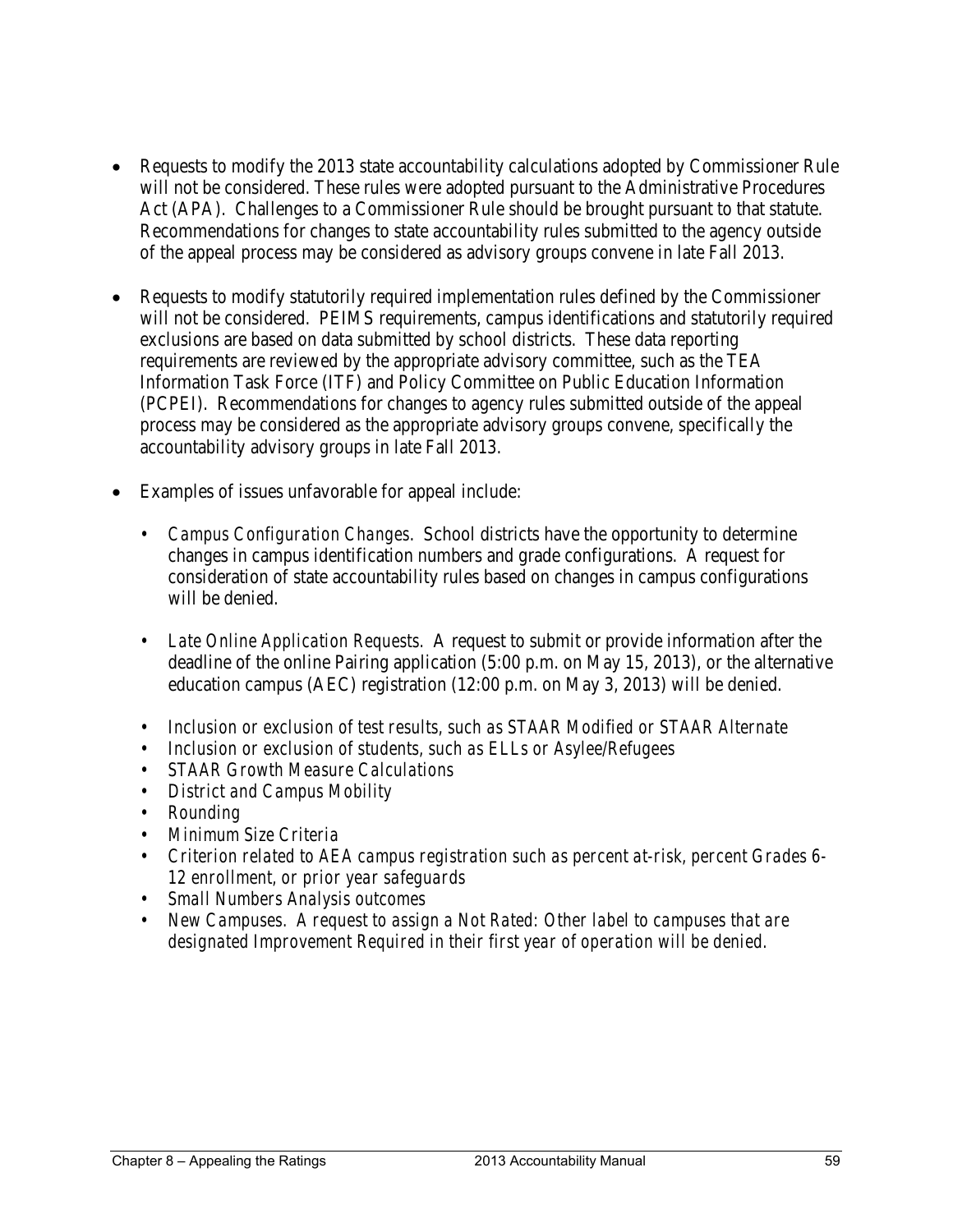## **Data Relevant to the 2012 Results**

Appeals are considered for the 2013 ratings status based on information relevant to the 2013 evaluation. Appeals are not considered for circumstances that may have affected the prior year measures, regardless of whether the prior year results may impact the outcome of the current year rating status.

### **No Guaranteed Outcomes**

Appeals that follow these guidelines are not guaranteed to be granted. Each appeal is evaluated based on the details of its unique situation. Well-written appeals that follow the guidelines are more easily processed, but they are not granted automatically.

### **Special Circumstance Appeals**

- If the district has requested that writing results be rescored, a copy of the dated request to the test contractor and the outcome of the rescored tests should be provided with the appeal. If the rescored results impact the rating, these appeals are necessary since rescored results may not be processed in time to be included in the assessment data used to determine the accountability ratings released by August 8, 2013.
- If other serious problems are found, copies of correspondence with the test contractor or the regional education service center should be provided with the appeal.
- Appeals based on STAAR or TELPAS online test submission errors must include documentation or validation of the administration of the assessment.
- In the case of appeals describing the extreme circumstance of a campus being shut down during a test administration, the issuance of a *Not Rated* label is possible. In these cases, any affected results that may have been scored are not evaluated; nor can a rating be generated on the subset of results not impacted by the event. No reliable rating can be issued based on available data.

#### **Not Rated Appeals**

Districts rated *Not Rated: Other* are responsible for appealing this rating by the scheduled appeal deadline if the basis for this rating was a result of special circumstance or error by the testing contractor that affected data used to determine accountability ratings. If the agency determines that the *Not Rated: Other* rating was assigned due to a unique circumstance, the agency can assign an updated rating.

#### **Distinction Designations**

Academic Achievement Distinction Designations (AADD) cannot be appealed. AADD indicators are reported for most campuses regardless of eligibility for a designation outcome. Since campuses rated *Improvement Required* are not eligible for an AADD outcome, campuses that appeal an *Improvement Required* rating will automatically receive any Distinction Designation earned if their appeal is granted and their rating is raised to *Met Standard*.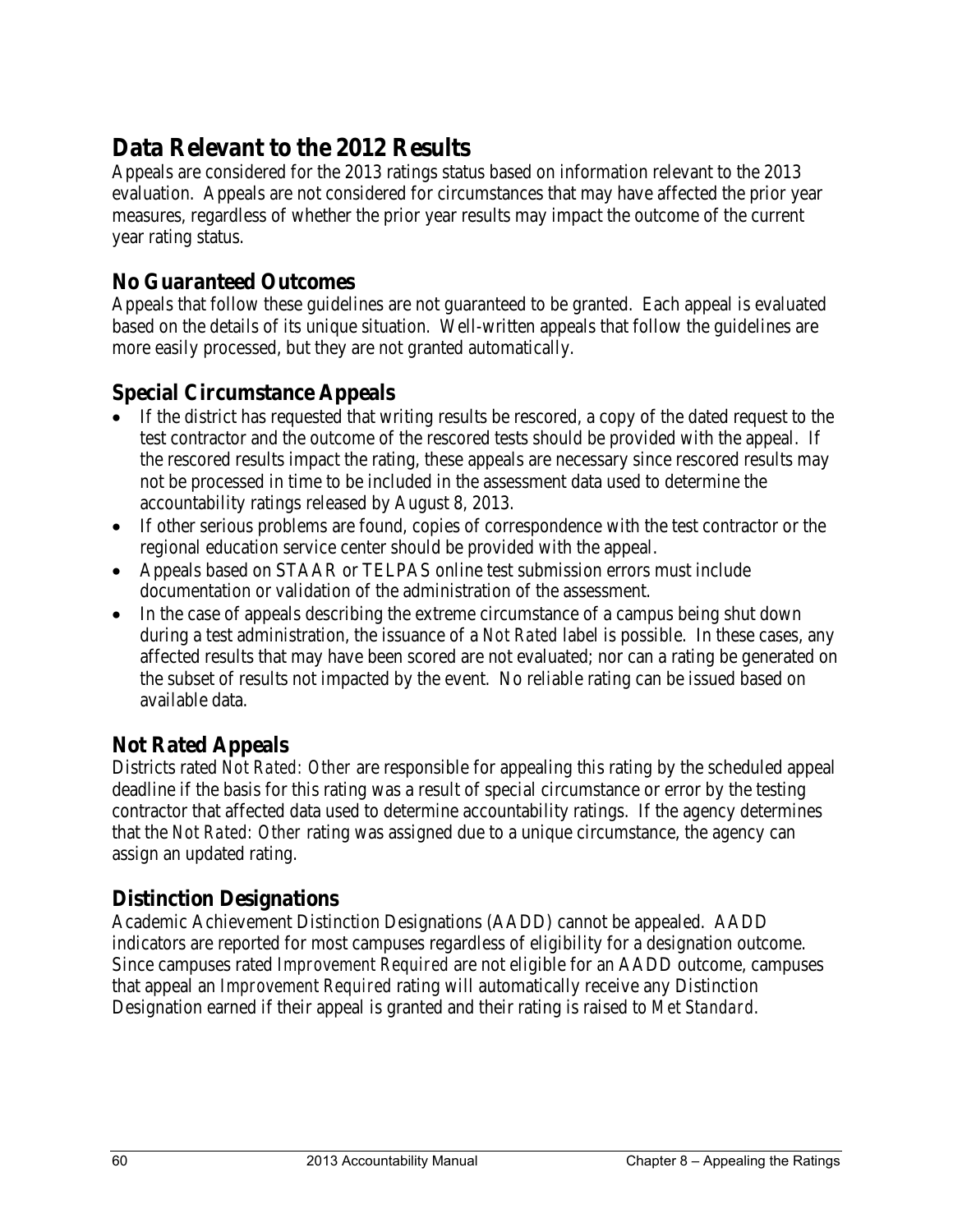### **Calendar**

Below are the dates for appealing ratings. These deadlines are final. To maintain a fair appeals process, late appeals will be denied. See *Chapter 12 – Calendar* for more information.

| June 6, 2013                          | Graduation/Dropout Summary Reports and Lists. Superintendents are given<br>access to confidential lists of dropouts and cohort membership. These<br>reports provide a preview of the data that will be used to calculate the<br>Graduation Rate and Annual Dropout Rate base indicators for the<br>accountability ratings.                                                                                                |  |
|---------------------------------------|---------------------------------------------------------------------------------------------------------------------------------------------------------------------------------------------------------------------------------------------------------------------------------------------------------------------------------------------------------------------------------------------------------------------------|--|
| August 1, 2013                        | Preview Data Tables. Superintendents are given access to confidential<br>preview accountability data tables for their district and campuses showing all<br>accountability indicator data. Principals and superintendents can use these<br>data tables to anticipate their campus and district accountability ratings.                                                                                                     |  |
| August 8, 2013                        | Ratings Release. No appeals will be resolved before the ratings release.                                                                                                                                                                                                                                                                                                                                                  |  |
| August 8 through<br>September 9, 2013 | 2013 Appeals Window. Appeals may be submitted by the superintendent<br>after receipt of the preview data tables. Districts register their district and<br>campus appeals using the TEASE Accountability website then submit the<br>appeal with supporting documentation via the mail. Appeals not signed by<br>the district superintendent will be denied. See "How to Appeal" later in this<br>chapter for more details. |  |
| September 9, 2013                     | Appeals Deadline. Appeals must be postmarked or hand delivered no later<br>than September 9, 2013, in order to be considered.                                                                                                                                                                                                                                                                                             |  |
| Early November 2013                   | Decisions Released. Commissioner's decisions are mailed in the form of<br>response letters to each appellant. Letters are posted to the TEASE site.                                                                                                                                                                                                                                                                       |  |
| Early November 2013                   | Ratings Update. The outcome of all appeals will be reflected in the ratings<br>update scheduled for November 2013. At that time, the TEASE and public<br>websites will be updated.                                                                                                                                                                                                                                        |  |

#### **How to Submit an Appeal**

Districts should indicate their intention to appeal their district and campus rating by using the Texas Education Agency Secure Environment (TEASE) Accountability website. This online system provides a mechanism for tracking all accountability rating appeals and allows districts to monitor the status of their appeals. After completing your intent to appeal, districts must mail their appeal packet, including all supporting documentation. Submission of a district's intent to appeal on the TEASE application does not constitute an appeal. Districts are still required to mail an appeal packet by the appeal deadline and include all relevant information necessary for the Texas Education Agency (TEA) to process the appeal.

A district wishing to appeal a school or district rating must submit their intention to appeal on the TEA Secure Environment (TEASE) Accountability website. To register an appeal:

- 1. Log on to TEASE at [https://seguin.tea.state.tx.us/apps/logon.asp.](https://seguin.tea.state.tx.us/apps/logon.asp)
- 2. Click on ACCT Accountability.
- 3. From the Welcome page, click on the *Notification of Intent to Appeal* link and follow the instructions.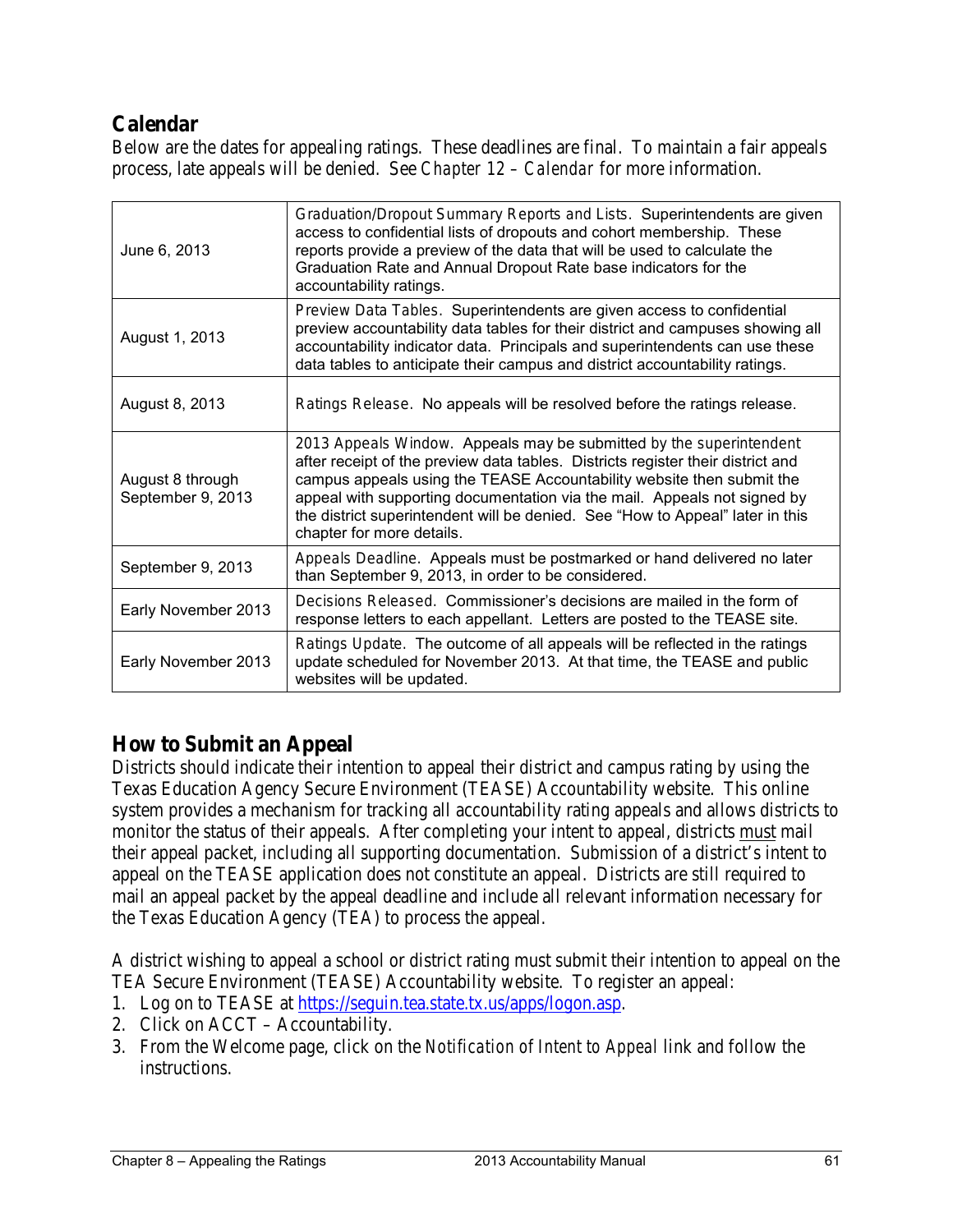- 4. The Notification of Intent to Appeal application website will be available during the appeals window, from August 8 through 5:00 p.m. CDT on September 9.
- 5. The status of the appeal, e.g., intent notification and receipt of documentation, will be available on the TEASE Accountability website.

Superintendents who do not have TEASE access must request access at the TEASE Applications Reference Page at<http://www.tea.state.tx.us/index2.aspx?id=2684>

Once the agency is notified of an intent to appeal, districts have until September 9, 2013 to submit their appeal to TEA. As in past years, the submitted appeal must include:

- A statement that the letter is an appeal of the 2013 accountability rating;
- The name and ID number of the district and/or campuses to which the appeal applies;
- The specific indicator(s) appealed;
- The special circumstance, including details of the data affected and what caused the problem;
- If applicable, the reason(s) why the cause of the problem is attributable to TEA, a regional education service center, or the test contractor;
- The reason(s) why the change would result in a different rating, including calculations that support the different outcome;
- A statement that all information included in the appeal is true and correct to the superintendent's best knowledge and belief; and,
- The superintendent's signature on official district letterhead.

Other information about submission of appeals follows.

The appeal should be addressed to the Division of Performance Reporting as follows:

```
Division of Performance Reporting
                Texas Education Agency
                1701 Congress Avenue
                Austin, TX 78701-1494
Your ISD
Your address 
City, TX Zip postage
```
#### **Attn: Accountability Ratings Appeal**

- The appeal letter should be addressed to Mr. Michael Williams, Commissioner of Education (see letter examples, below).
- Appeals for more than one campus, including alternative education campuses, within a district must be included in the same letter.
- Appeals for more than one indicator must be included in the same letter.
- Districts have only one opportunity to appeal for any campus or the district.
- If the campus appeal will impact the rating of a paired campus, that must be noted.
- If the campus appeal will impact the rating of the district, that must be noted.
- When student-level information is in question, supporting information must be provided for review, *i.e.,* a list of the students in question by name and identification number. It is not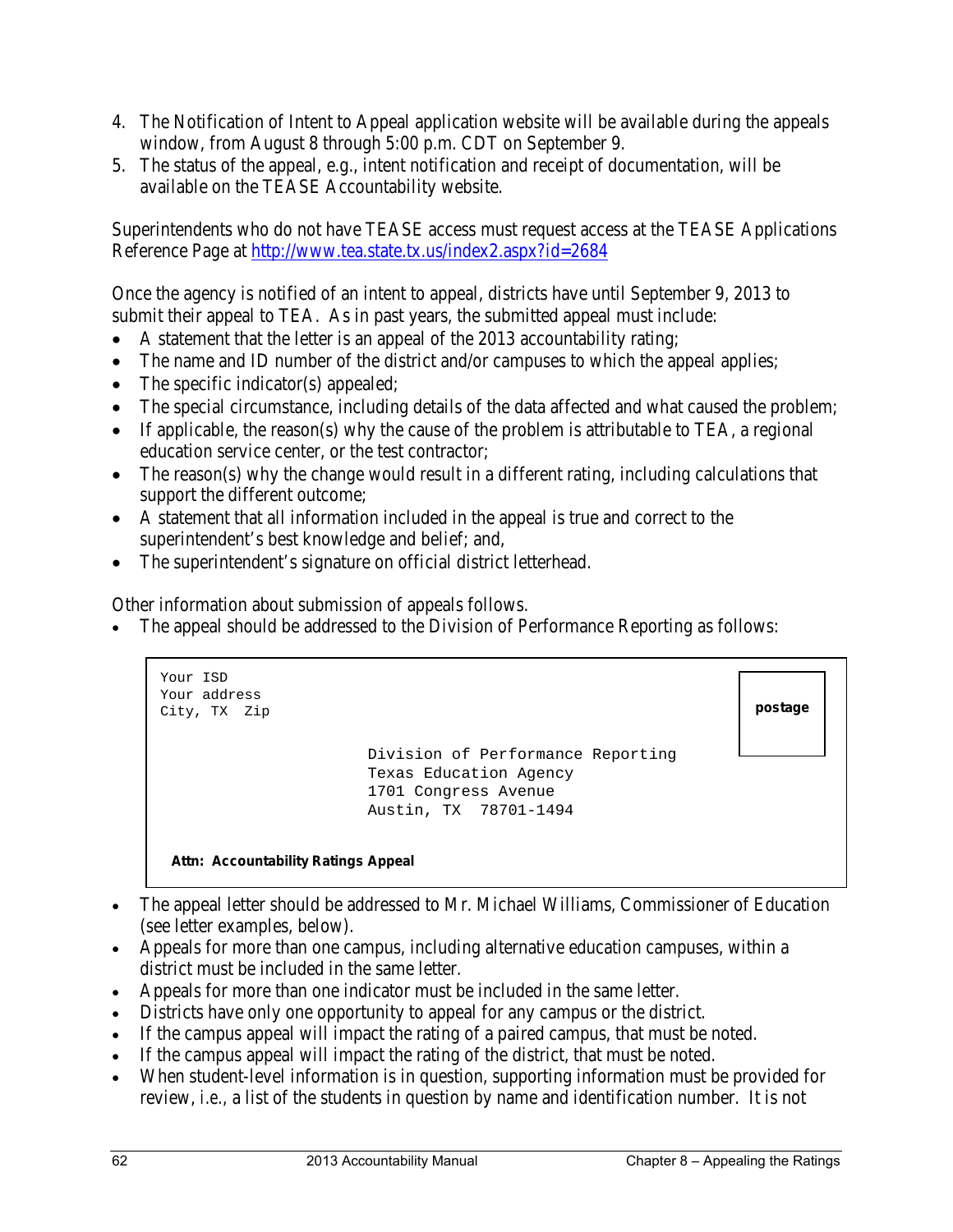sufficient to reference indicator data without providing information with which the appeal can be researched and evaluated. *Confidential student-level documentation included in the appeal packet will be processed and stored in a secure location and will be accessible only by TEA staff authorized to view confidential student results. Please clearly mark any page that contains confidential student data.*

- It is the district's responsibility to ensure all relevant information is included in the appeal as districts will not be prompted for additional materials.
- Appeal letters must be postmarked on or before September 9, 2013. Appeals postmarked after this date will not be considered. Appeals delivered to TEA in person must be timestamped in the Division of Performance Reporting by 5:00 p.m., CDT on September 9, 2013. Overnight courier tickets or tracking documentation must indicate package pickup on or before September 9.
- **Only send one copy of the appeal letter and/or supporting documentation.**
- Districts are encouraged to obtain delivery confirmation services from their mail courier.
- Examples of satisfactory and unsatisfactory appeals are provided for illustration.

| <b>Satisfactory Appeal:</b>                                                                                                                                                                                                                          | <b>Unsatisfactory Appeals:</b>                                                                                            |
|------------------------------------------------------------------------------------------------------------------------------------------------------------------------------------------------------------------------------------------------------|---------------------------------------------------------------------------------------------------------------------------|
| Dear Commissioner Williams,                                                                                                                                                                                                                          | Dear Commissioner Williams,                                                                                               |
| This is an appeal of the 2013 accountability                                                                                                                                                                                                         | This is an appeal of the 2013 accountability                                                                              |
| rating issued for Elm Street Elementary School                                                                                                                                                                                                       | rating issued for Elm Street Elementary School                                                                            |
| (ID 123456789) in Elm ISD. Specifically, I am                                                                                                                                                                                                        | (ID 123456789) in Elm ISD.                                                                                                |
| appealing STAAR mathematics for this campus.                                                                                                                                                                                                         | Specifically, I am appealing STAAR                                                                                        |
| This is the only indicator keeping Elm Street                                                                                                                                                                                                        | mathematics for the Hispanic student group.                                                                               |
| Elementary from achieving a rating of Met                                                                                                                                                                                                            | This is the only indicator keeping Elm Street                                                                             |
| Standard.                                                                                                                                                                                                                                            | Elementary from achieving a rating of Met                                                                                 |
| During the day of mathematics testing at Elm                                                                                                                                                                                                         | Standard.                                                                                                                 |
| Street Elementary School, the campus was                                                                                                                                                                                                             | My analysis shows a coding change made to                                                                                 |
| subjected to a disrupted schedule due to an                                                                                                                                                                                                          | one student's race/ethnicity on the answer                                                                                |
| unusual and unique circumstance. The 5 <sup>th</sup>                                                                                                                                                                                                 | document at the time of testing was in error.                                                                             |
| grade class was disrupted during the test                                                                                                                                                                                                            | One 5 <sup>th</sup> grade Hispanic student was miscoded                                                                   |
| administration by an emergency situation.                                                                                                                                                                                                            | as White on the answer document. Had this                                                                                 |
| Documentation on the incident and district                                                                                                                                                                                                           | student, who passed the mathematics test,                                                                                 |
| personnel adherence to testing irregularity                                                                                                                                                                                                          | been included in the Hispanic student group,                                                                              |
| processes are included.                                                                                                                                                                                                                              | the percent passing for this group would have                                                                             |
| Attached is the student's identification                                                                                                                                                                                                             | met the standard. Removing this student from                                                                              |
| information as well as the PEIMS data for the                                                                                                                                                                                                        | the White student group does not cause the                                                                                |
| students whose tests were affected.                                                                                                                                                                                                                  | White student group performance to fall below                                                                             |
| The second attachment shows the recalculated                                                                                                                                                                                                         | the Met Standard criteria.                                                                                                |
| mathematics percent passing for Elm                                                                                                                                                                                                                  | We recognize the importance of accurate data                                                                              |
| Elementary.                                                                                                                                                                                                                                          | coding, and have put new procedures in place                                                                              |
| We recognize the appeal process as the<br>mechanism to address these unique issues. By<br>my signature below, I certify that all information<br>included in this appeal is true and correct to the<br>best of my knowledge and belief.<br>Sincerely, | to prevent this from occurring in the future.<br>Sincerely,<br>J. Q. Educator<br>Superintendent of Schools<br>Attachments |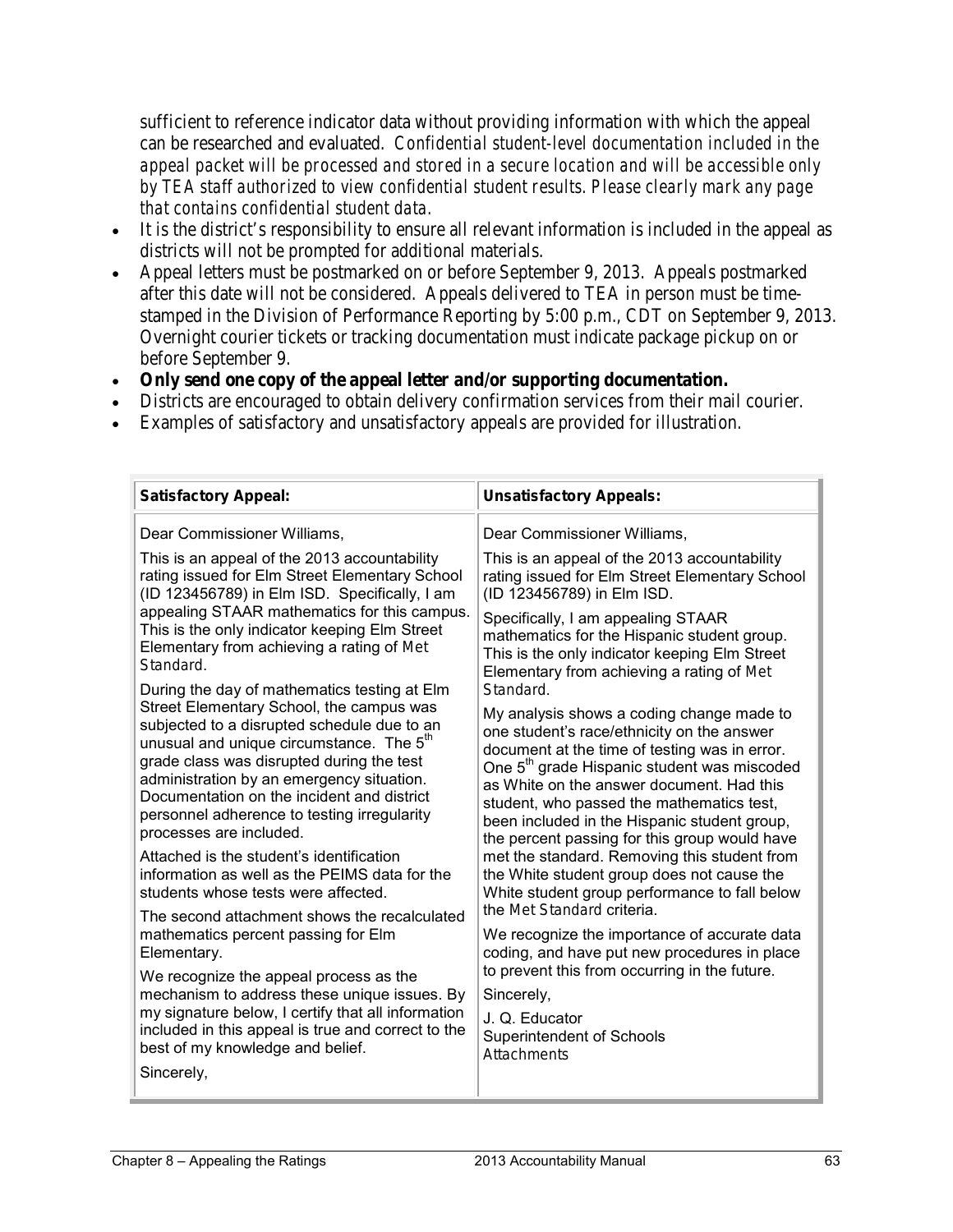| J. Q. Educator<br><b>Superintendent of Schools</b><br>Attachments | Dear Commissioner Williams,<br>Maple ISD feels that its rating should be Met<br>Standard. The discrepancy occurs because<br>TEA shows that the performance in Index 1 for<br>Writing is 48%. |
|-------------------------------------------------------------------|----------------------------------------------------------------------------------------------------------------------------------------------------------------------------------------------|
|                                                                   | We have sent two compositions back for<br>scoring, and are confident they will be changed<br>to passing.                                                                                     |
|                                                                   | If you have questions, do not hesitate to<br>contact us, at 701-555-1234.                                                                                                                    |
|                                                                   | Sincerely,                                                                                                                                                                                   |
|                                                                   | J. Q. Educator<br>Superintendent of Schools                                                                                                                                                  |
|                                                                   | (no attachments)                                                                                                                                                                             |

#### **How an Appeal Is Processed by the Agency**

Once an appeal is received by the Division of Performance Reporting, the process for evaluating the information will be followed as outlined below.

- The TEASE Accountability website is updated to indicate when each appeal is received. Districts may monitor the status of their appeal(s) using the TEASE Accountability website. This website will include the postmark date for each appeal and the date on which each appeal packet is received by the agency.
- Researchers evaluate the request using agency data sources to validate the statements made to the extent possible. The agency examines all relevant data, *not just the results for the students specifically named in the correspondence.*
- Researchers analyze the effect that granting a campus appeal may have on other campuses in the district (such as paired campuses), whether they are specifically named in the appeal or not. Similarly, the effect that granting a campus appeal may have on the district is evaluated, whether the district is named in the appeal or not. In single-campus districts, both the campus and the district are evaluated, whether the district submits the appeal as a campus or district appeal.
- Staff prepares a recommendation and forwards it to an external panel for review.
- The review panel examines the appeal, supporting documentation, staff research, and the staff recommendation. The panel determines its recommendation.
- The panel's recommendation is forwarded to the commissioner.
- The commissioner makes a final decision.
- The superintendent is notified in writing of the commissioner's decision and the rationale upon which the decision was made. The decision of the commissioner is final and is not subject to further appeal and/or negotiation. The commissioner will respond in writing to each appeal received. The commissioner's response letters are posted to the TEASE site at the same time the letters are mailed. Superintendents are notified via email that the appeal decisions are available on TEASE.
- *If an appeal is granted, the data upon which the appeal was based will not be modified.*  Accountability and performance reports, as well as all other publications reflecting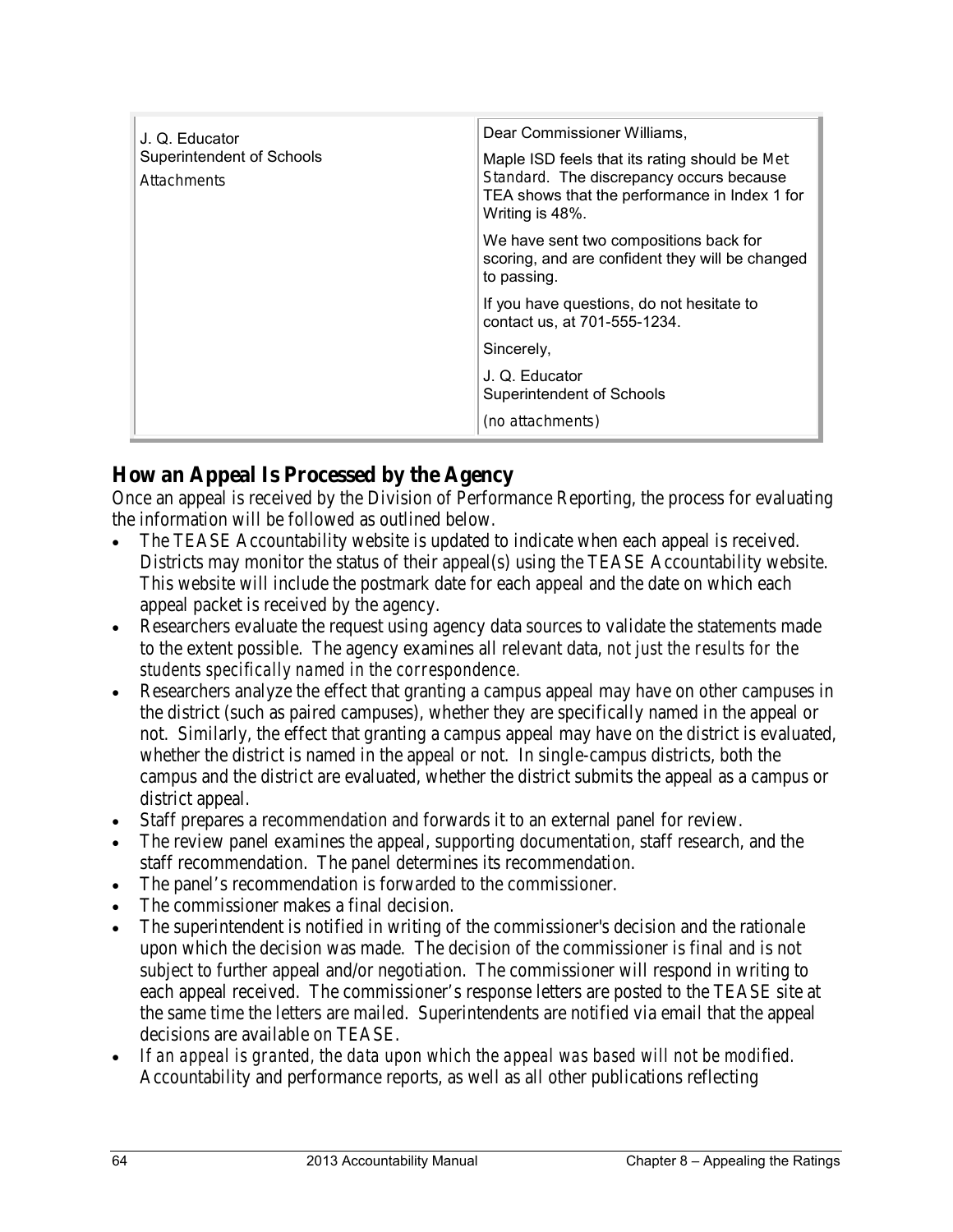accountability data, must report the data as they are submitted to the TEA. Accountability data are subject to scrutiny by the Office of the State Auditor.

When a rating is changed due to a granted appeal, the letter from the commissioner serves as notification of the official rating for the district or campus. Districts may publicize the changed rating at that time. The agency website and other accountability products will be updated after the resolution of all appeals. This update will occur in early November 2013. Note that the update will reflect only the changed *rating*; the values shown on the report, such as performance index values, will not be modified. Between the time of receipt of the commissioner's letter granting an appeal and the update of agency accountability products, the agency sources will not reflect the changed campus or district rating.

## **Relationship to the Accountability System Safeguards and PBMAS**

The Accountability System Safeguard measures, Performance-Based Monitoring Analysis System (PBMAS) indicators, and Program Monitoring and Interventions Division intervention staging requirements will be considered when making decisions on appeals. School district data submitted through PEIMS or to the state assessment contractor is also considered. Please note that certain appeal requests may lead to Program Monitoring and Interventions activities to address potential concerns related to data integrity.